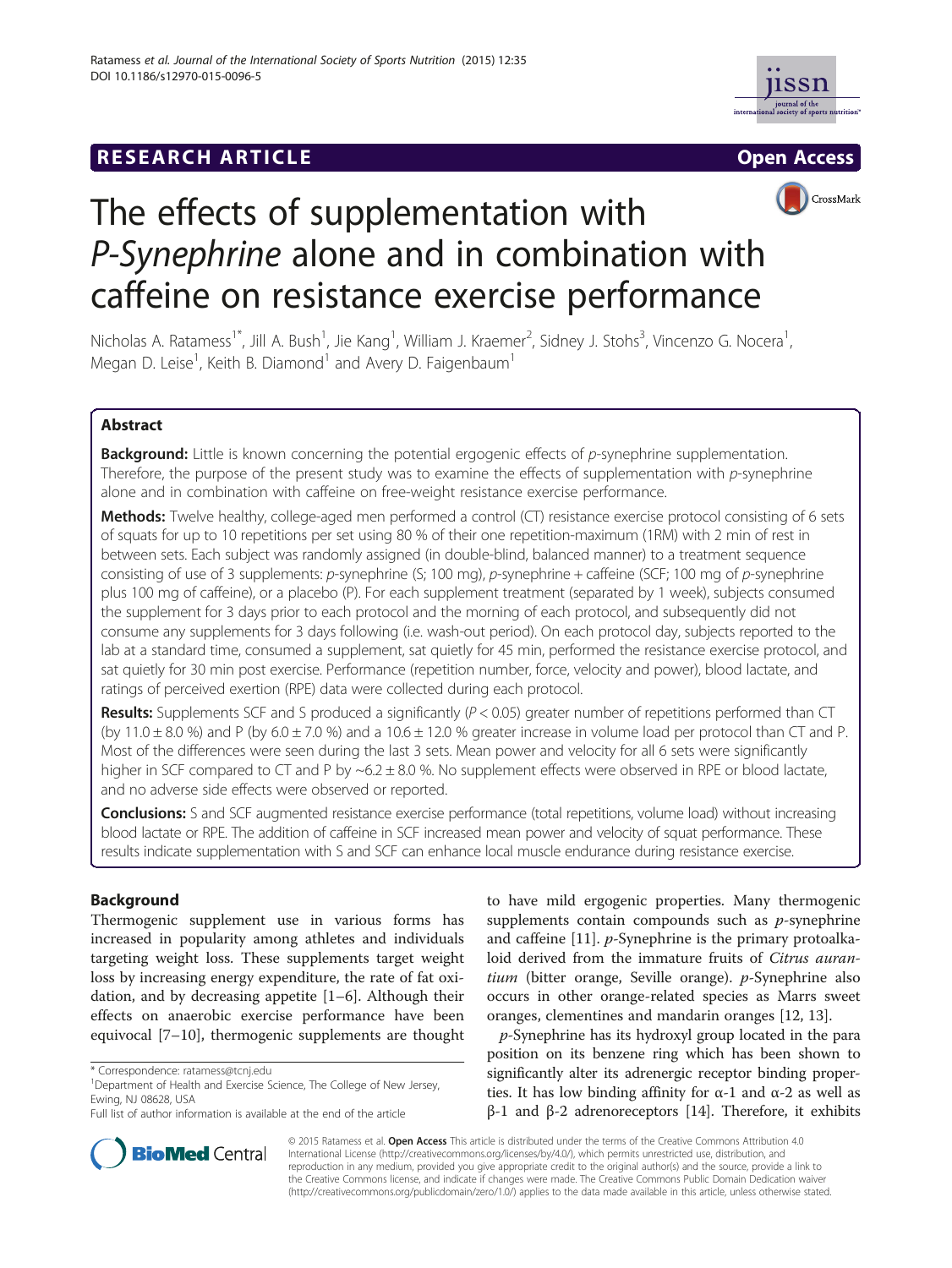little or no cardiovascular stimulation compared to ephedrine, m-synephrine (phenylephrine), and the catecholamines  $[14]$  $[14]$  $[14]$ . The ergogenic actions of *p*-synephrine are thought to be mediated mostly by β-3 adrenoreceptor activation leading to increased metabolic rate, lipolysis, and possibly reduced food intake [[14](#page-9-0), [15\]](#page-9-0).

Stohs et al. [[12](#page-9-0)] reviewed over 20 published and unpublished human studies involving p-synephrine with doses ranging from 5 to 80 mg (alone and in combination with 132 to 704 mg of caffeine). p-Synephrine alone or in combination with other nutrients increased resting metabolic rate and energy expenditure by up to  $\sim$ 13 %, and led to modest reductions in body weight (all of the studies examining weight loss investigated  $p$ -synephrine in combination with other nutrients). However, potential ergogenic effects of p-synephrine are poorly understood particularly during resistance exercise.

Caffeine is a thermogenic methylxanthine alkaloid that acts as a central nervous system stimulant. It has been shown to increase energy expenditure and lipolysis and fat oxidation [\[16\]](#page-9-0). Caffeine is thought to enhance performance via several mechanisms including adenosine antagonism, potentiated cyclic AMP via phosphodiesterase inhibition, augmented muscle glycogen resynthesis, increased βendorphin and catecholamine secretion, increased nerve conduction velocity and motor unit recruitment, reduced pain perception, and enhanced permeability, mobilization, and reduced uptake of intracellular calcium [[16](#page-9-0)–[22](#page-9-0)]. Some studies have shown caffeine consumption of 3–6 mg/kg of body mass increases endurance performance [[16](#page-9-0)]. However, caffeine consumption during resistance exercise has produced equivocal findings. Some studies have shown ergogenic effects on muscle strength and endurance performance [[23](#page-9-0), [24\]](#page-9-0), while others have failed to show performance augmentation [\[25, 26\]](#page-9-0). A meta-analysis has shown that caffeine consumption increases muscle strength and endurance but the effects may be musclegroup specific [\[27\]](#page-9-0).

Given the paucity of studies examining  $p$ -synephrine supplement consumption during resistance exercise, the purpose of the present study was to examine resistance exercise performance concomitant with consumption of p-synephrine with or without a low dose of caffeine. It was our hypothesis that  $p$ -synephrine with and without caffeine would enhance repetition and power performance during resistance exercise.

#### Methods

#### Experimental design

In order to examine the primary hypotheses of the present study, a double-blinded, randomized, within-group crossover study design was used. After familiarization and preliminary baseline resistance exercise performance testing, subjects were randomly assigned (using a balanced

design) to either a *p*-synephrine (100 mg; S), *p*-synephrine + caffeine (100 mg  $p$ -synephrine plus 100 mg caffeine; SCF), or placebo (P) treatment. The resistance exercise protocol consisted of performing 6 sets of back squats for up to 10 repetitions per set using 80 % of subjects' maximal strength with 2 min of rest in between sets at a standard time early in the morning in a fasted state. The protocol was performed 4 times (baseline and following consumption of each supplement). Subjects consumed each supplement in the form of chews for 3 days prior to and upon arrival at the laboratory the day of each protocol and then washed-out for 3 days following each protocol day. The 3-day pre-protocol supplementation period was utilized in order to expose subjects to the supplements on multiple occasions (to examine how subjects tolerated the supplemental doses) prior to performance assessment. Performance (repetition number, force, velocity, and power), blood lactate, and ratings of perceived exertion data were collected during each protocol.

#### Subjects

The subjects were healthy, college-aged (e.g., 20– 26 years) men  $(N = 12)$  who were former athletes with at least 2 years of resistance training experience from the student population at The College of New Jersey. Descriptive subject characteristics are shown in Table 1. None of the subjects were taking any medications, anabolic steroids, or nutritional supplements known to affect resistance exercise performance. All subjects had refrained from caffeine intake for at least 3 weeks prior to starting the study. Each subject was monitored during this time for symptoms such as headaches and fatigue in order to minimize potential confounding effects of caffeine withdrawal reversal. Three weeks was selected as withdrawal effects from low-to-moderate caffeine consumption typically subside within 10 days [\[28](#page-9-0)]. No withdrawal effects were reported upon initiation of prestudy familiarization and testing. Prior to this period, 5 subjects reported low daily caffeine intake (<10–20 mg/ day), 3 subjects reported moderate caffeine intake (100–

| Variable                                                                     | Mean $\pm$ SD    |
|------------------------------------------------------------------------------|------------------|
| Age (yrs)                                                                    | $22.3 \pm 1.6$   |
| Height (cm)                                                                  | $179.5 \pm 7.8$  |
| Body mass (kg)                                                               | $81.3 \pm 9.2$   |
| RT experience (yrs)                                                          | $5.8 \pm 2.4$    |
| Percent body Fat (%)                                                         | $10.7 \pm 3.9$   |
| VO <sub>2</sub> max (ml $\cdot$ kg <sup>-1</sup> $\cdot$ min <sup>-1</sup> ) | $50.3 \pm 7.2$   |
| 1RM squat (kg)                                                               | $135.6 \pm 24.4$ |
| 80 % of 1RM squat (kg)                                                       | $107.2 \pm 19.2$ |

Key: RT Resistance training,  $VO<sub>2</sub>$  Oxygen consumption, 1RM One repetition-maximum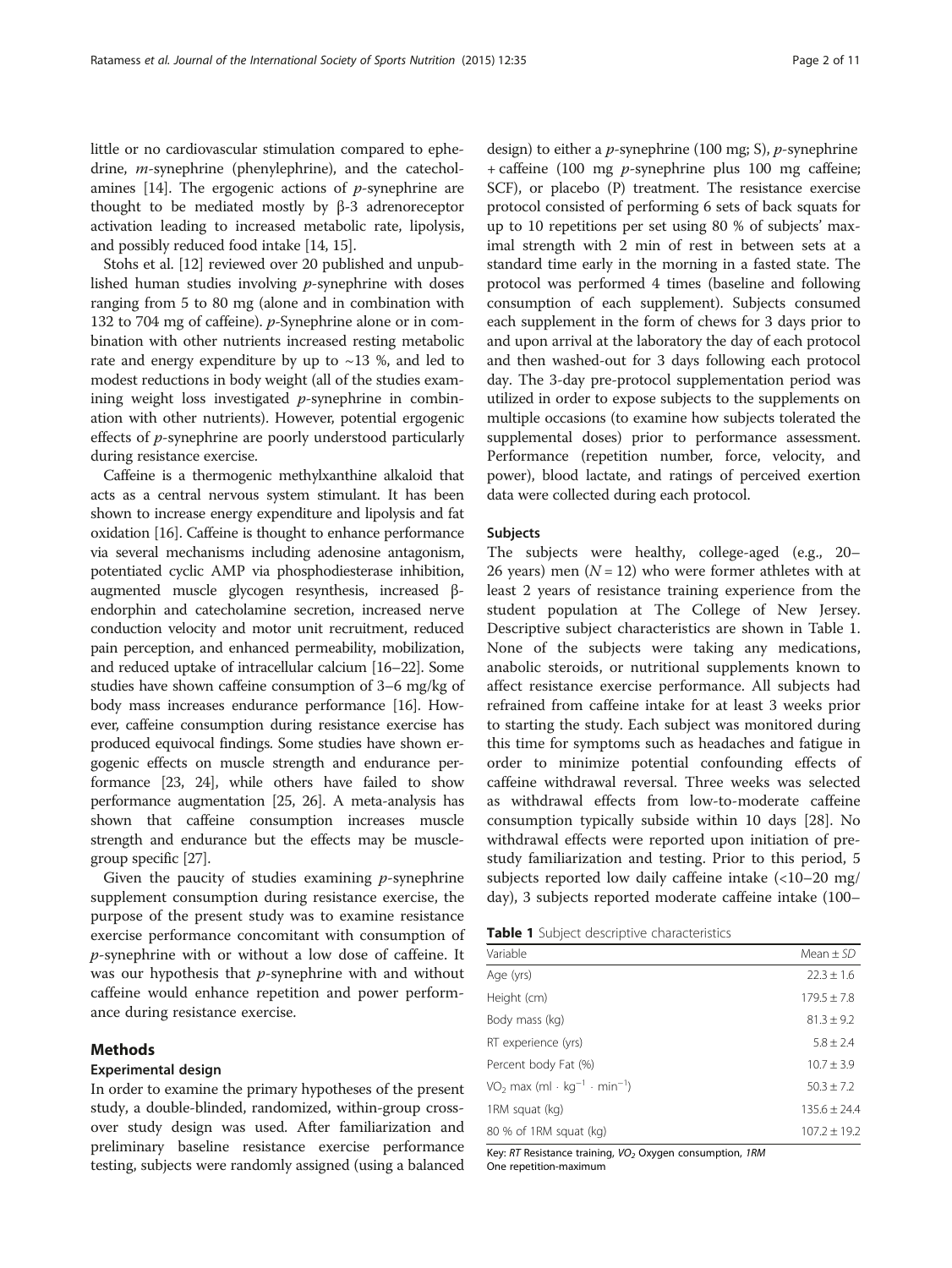200 mg/day), and 4 subjects reported high daily caffeine intake (250–400 mg/day). Subjects were consistently questioned, completed diet records, and instructed not to consume known sources of caffeine during the experimental period. None of the subjects had any physiological or orthopedic limitations that could have affected lifting performance as determined by completion of a health history questionnaire prior to initiating the study. Subjects were instructed to refrain from exercise for 2 days prior to each protocol. This study was approved by The College of New Jersey's Institutional Review Board and each subject subsequently signed an informed consent document prior to participation.

#### Preliminary screening and familiarization

During the first visit to the Human Performance Laboratory, subjects completed a medical history questionnaire, informed consent document, were familiarized with the equipment and procedures, and were instructed on how to properly complete a 3-day dietary record. Height was measured using a wall-mounted stadiometer and body mass was measured using an electronic scale.  $VO<sub>2</sub>$  max was assessed using a progressive, multi-stage ramp protocol on a treadmill using a metabolic system (Med-Graphics ULTIMA Metabolic System, MedGraphics Corporation, St. Paul, MN). Percent body fat was estimated via a three-site skinfold test. The sites measured were the pectoral, anterior thigh, and abdominal skinfolds [[29\]](#page-9-0). The same research assistant performed all skinfold assessments. Body density was calculated using the equation of Jackson and Pollock [[29\]](#page-9-0) and percent body fat was calculated using the equation of Siri [\[30](#page-9-0)]. Dietary records were used to ensure subjects maintained normal kilocalorie and macronutrient intake throughout the study, and were completed for 3 days prior to the baseline protocol and for 3 days prior to each subsequent protocol. Each dietary record was analyzed using the Nutrition Calc Plus Version 3.4 software program (ESHA Research, Salem, OR). Total kilocalories, grams of fat, carbohydrates, and protein, and percent dietary intake of fats, carbohydrates, and protein were analyzed.

#### Strength testing

The one-repetition maximum (1RM) squat was used as a measure of strength using a standard protocol [[31\]](#page-10-0). A warm-up set of 5–10 repetitions was performed using 40–60 % of the perceived 1RM. After a 1-min rest interval, a set of 2–3 repetitions was performed at 60–80 % of the perceived 1RM. Subsequently, 2–4 maximal trials were performed to determine the 1RM with 2–3 min rest intervals in between trials. A complete range of motion and proper technique was required for each successful 1RM trial. Subjects descended with the bar on the rear shoulders until their upper thighs were parallel to the ground. At that point a "lift" signal was given by a research assistant (to ensure proper depth) and the subject ascended to the starting position. Assessment of 1RM strength enabled calculation of the protocol loads (i.e. 80 % of 1RM).

#### Control protocol

A control (no supplement) resistance exercise protocol was performed first to establish baseline resistance exercise performance. Subjects reported to the laboratory early in the morning following a 10-h fast to minimize any confounding influence from prior meal consumption. Only water consumption was permitted. Upon arrival, each subject was encouraged to drink water ad libitum to pre-hydrate. Subjects had a cannula inserted into an antecubital vein for blood sampling. Subsequently, each subject was positioned on a reclining chair and sat quietly for 15 min prior to measurement of baseline blood lactate. Subjects then proceeded to sit quietly for an additional 45 min in a recumbent position. The quiet sitting period was used to mimic the time of supplement consumption during subsequent protocol sessions.

Subjects performed a standard warm-up consisting of 3 min of stationary cycling or walking, light stretching, and 2–3 light sets of squats with 30–65 % of 1RM. Water was provided *ad libitum* during this time. The resistance exercise protocol consisted of performing 6 sets of up to 10 repetitions (i.e. when momentary muscular failure was attained prior to the completion of 10 repetitions) of the free-weight back squat with  $\sim80$  % of 1RM using 2-min rest intervals in between sets. Standard exercise technique was used and only those repetitions that met the criteria were counted. Resistance remained constant while total numbers of repetitions were recorded. Subjects used a self-selected cadence (with no rest in between repetitions) in order to maximize resistance exercise performance. Following each set, ratings of perceived exertion (RPE) were obtained using a category ratio (CR) 10-point (0–10) scale. Volume load (kg) was calculated as the number of completed repetitions x resistance used.

#### Experimental protocol

Following the control session, subjects were randomly assigned (in double-blind manner) to a balanced treatment sequence. The treatments involved use of 3 supplements: *p*-synephrine (100 mg), *p*-synephrine + caffeine (100 mg of  $p$ -synephrine plus 100 mg of caffeine), or a placebo treatment. Subjects consumed random treatment 1 for 3 consecutive days prior to returning to the laboratory. Subjects then reported to the laboratory the following morning in a fasted state similar to the control protocol session. After baseline measures and blood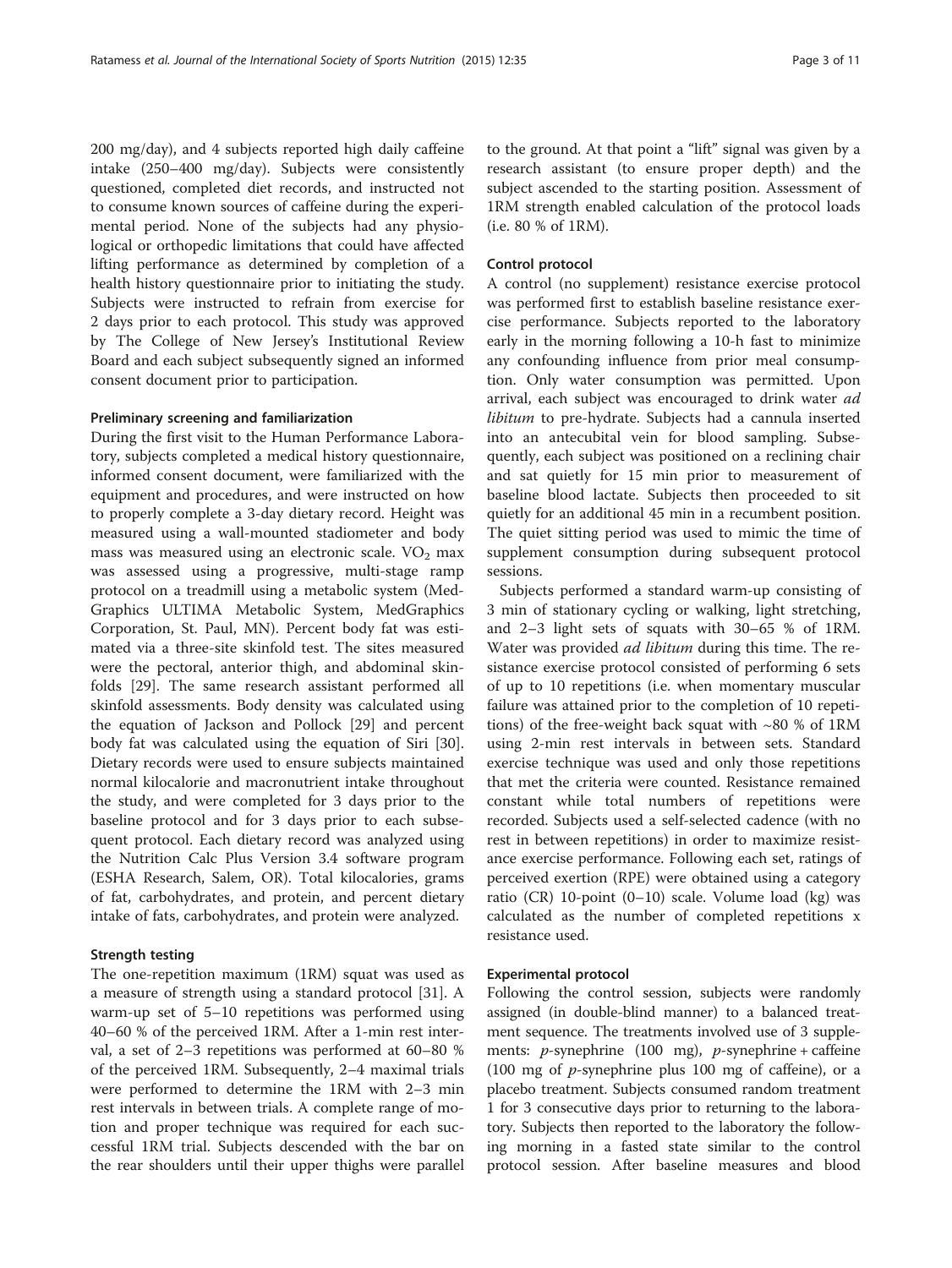sampling, subjects consumed a dose of treatment 1. They sat quietly for 45 min and subsequently initiated the resistance exercise protocol discussed previously. Each subject did not consume a supplement for the next 3 days (i.e. a 3-day "wash-out" period was used based on the half-lives and patterns of elimination of  $p$ -synephrine and caffeine) but then began supplementing with treatment 2 for 3 days prior to their next scheduled protocol session. Subjects arrived at the laboratory, consumed treatment 2, sat for 45 min, and repeated the protocol described above. Following a 3-day wash-out period, subjects consumed treatment 3 for 3 days and repeated the protocol in a similar manner. Each supplement protocol session was identical to the control session with the exception of supplement consumption prior to the 45 min quiet sitting period (following baseline assessments). This cross-over design allowed each subject to experience all supplemental conditions in random sequence.

#### Resistance exercise kinetics and kinematics

Each resistance exercise protocol was performed on a portable force plate (Advanced Medical Technology Inc., Watertown, MA) with data collected at a frequency of 200 Hz. Average and peak concentric ground reaction force per repetition were recorded and analyzed. Average bar velocity and power for the each repetition was measured with a Tendo™ Power Output Unit (Tendo Sports Machines, Trencin, Slovak Republic). The Tendo™ unit consists of a linear position transducer attached to the end of the barbell which measured linear displacement and time. Subsequently, average bar velocity and power were determined for each repetition. Power and velocity were averaged for each set (for all completed repetitions) and for each protocol. Test-retest reliability for the Tendo™ unit in our laboratory has consistently shown  $R > 0.90$  [\[32\]](#page-10-0).

#### Blood lactate measurements

Subjects arrived at the laboratory in the early morning (at a standard time of day for all sessions) following an overnight fast. Venous blood samples were collected from subjects in a seated, semi-recumbent position at rest (T1), following the 45 min quiet sitting protocol (T2), immediately post-exercise (T3), and 15 min (T4), and 30 min (T5) post exercise. All blood samples were obtained using a 20-gauge Teflon cannula placed in a superficial forearm vein. The cannula was maintained patent via infusion of a heparin solution and blood was removed via a plastic syringe connected to a 3-way stopcock with a male luer lock adapter. T1 blood samples were drawn following a 15 min equilibration period. T3 blood samples were taken within 30 s of exercise cessation. Blood samples were collected into a Vacutainer® tube containing SST® Gel and Clot Activator. An aliquot of each whole blood sample was removed and immediately used for determination of blood lactate. Whole blood lactate was analyzed in duplicate using an Analox GM7 enzymatic metabolite analyzer (Analox Instruments USA, Lunenburg, MA).

#### Supplement composition and procedures

The supplements used in the present study were in "chew" form (Advantra Z®, Nutratech, Inc., West Caldwell, NJ). Each chew was identical in appearance, chocolate flavored, and identical in taste. All three supplements contained isomalt, maltitol syrup, cocoa powder, natural flavors, palm oil, soy lecithin, glycerin, and stevia. One serving consisted of two chews. Each serving of chews contained 30 kcal from 8 g of carbohydrates. Thus, the placebo contained only these nutrients. The chews contained these nutrients with 100 mg of p-synephrine from Citrus auran*tium* extract in two chews. The  $p$ -synephrine + caffeine chews consisted of the same nutrients plus 100 mg of psynephrine plus 100 mg of caffeine. The supplements were administered to subjects in absolute doses. The rationale was to examine the supplement in a manner consistent with manufacturer's recommendations and to expand the p-synephrine literature base by providing a larger amount compared to previous studies which have mostly investigated absolute doses of 5–80 mg per day [\[12\]](#page-9-0).

Subjects were instructed to consume each supplement for 3 days prior to arriving to the Human Performance Laboratory. Subjects were given the chews (6 in total) in bags labeled "A", "B", or "C", specific instructions on consumption, forms to complete by recording the time of day each supplement was consumed, and were instructed to return the empty wrappers as documentation of use. Two chews were consumed each day generally during the late morning, early afternoon hours. Both chews were consumed simultaneously and subjects were instructed to chew them completely and hold remnants under the tongue for at least 2 min prior to swallowing. Subjects were also given two chews during each resistance exercise protocol, i.e. prior to the 45-min quiet sitting period resulting in consumption of 8 chews in total per treatment condition.

#### Statistical analyses

Descriptive statistics (means  $\pm SD$ ) were calculated for all dependent variables. A 2-way (treatment x time point) analysis of variance (ANOVA) with repeated measures was used to analyze all within-subject data. Subsequent Tukey's *post hoc* tests were utilized to determine differences when significant main effects were obtained. A one-way ANOVA was used to analyze diet records and body weight changes. Pearson-product moment correlations were calculated for selected variables. For all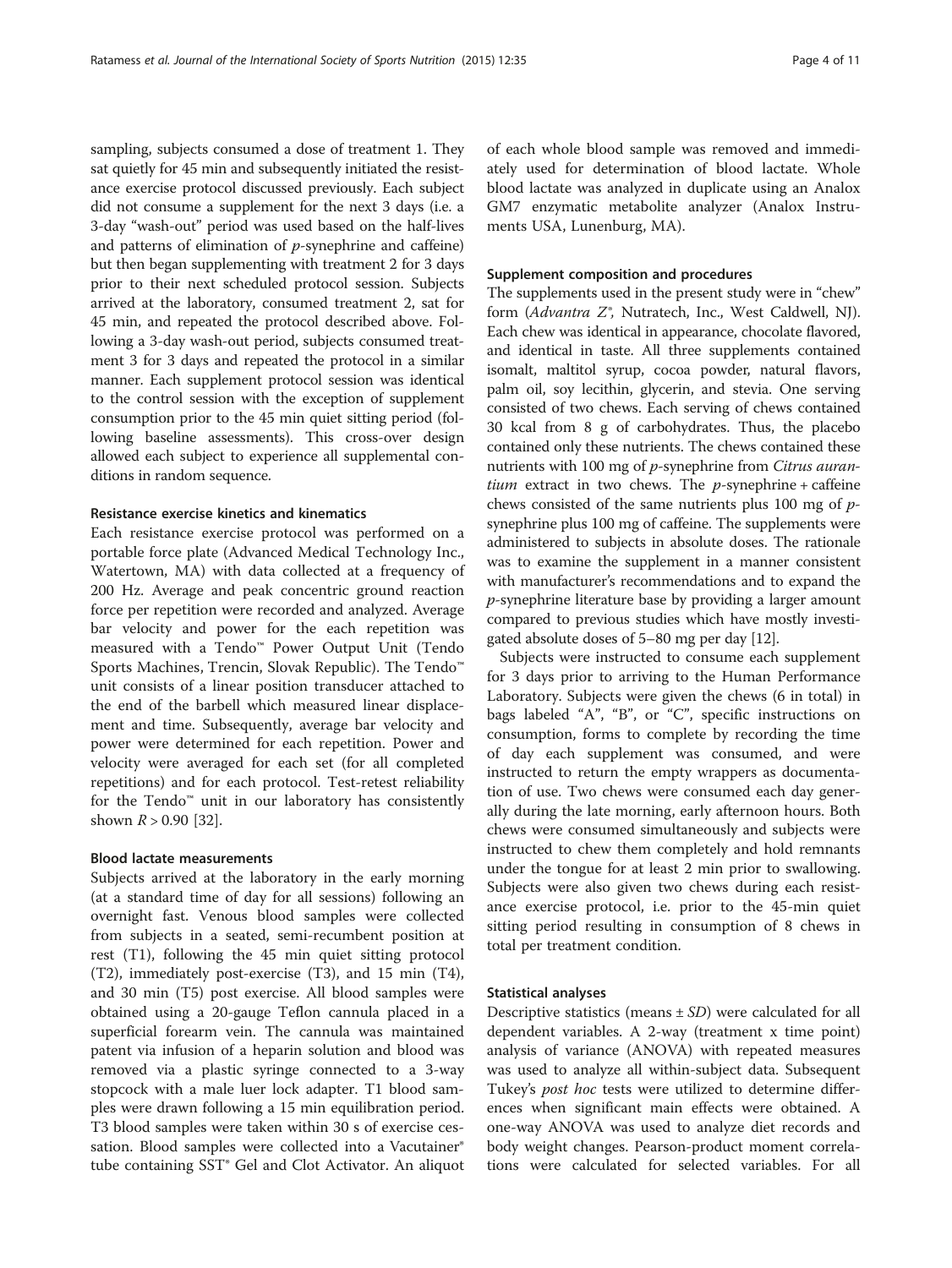statistical tests, a probability level of  $P \le 0.05$  denoted statistical significance.

#### Results

#### Dietary intake, body weight, and side effects

Statistical analysis of the 3-day dietary records showed that subject nutritional intake did not vary between the four experimental conditions. Subjects consumed an average of  $2,594.2 \pm 568.3$  kcals per day. Daily intake of protein, carbohydrates, and fat averaged 159.3 ± 53.8, 279.4 ± 96.7 and  $95.3 \pm 27.8$  g, respectively. This equated to  $24.6 \pm 10$ 6.9,  $42.4 \pm 5.9$  and  $32.3 \pm 5.4$  % of daily kilocaloric intake, respectively. Body mass did not significantly differ during each experimental protocol;  $CT = 82.0 \pm 9.2$  kg;  $P = 81.7 \pm 1.7$ 9.4 kg;  $S = 82.0 \pm 9.8$  kg; and  $SCF = 81.6 \pm 9.4$  kg. Subjects reported no difference in taste between supplements as the chocolate flavor masked any potential bitter taste of the nutrients. In addition, no adverse side effects were reported throughout the experimental period.

#### Repetition performance and volume load

Table 2 presents repetition performance data. No supplement effect was observed when analyzing repetition number per set. However, significant differences were observed  $[P = 0.05]$  between treatments when total repetitions were analyzed. Supplements SCF and S produced significantly greater numbers of repetitions performed than CT and P. SCF and S produced  $\sim$ 11.0 ± 8.0 % greater repetition numbers than the CT condition and  $\sim 6.0 \pm 7.0$  % greater repetition numbers than the P treatment. In addition, a trend ( $P = 0.06$ ) was observed where most of the differences shown between supplement conditions occurred between sets 4 and 6. A significant difference was observed  $[P = 0.03]$  between treatments. Supplements SCF (4,609.1  $\pm$  1,175.2 kg) and S (4,623.0  $\pm$ 1,117.5 kg) produced a significantly greater volume load per protocol than CT  $(4,128.0 \pm 1,258.1 \text{ kg})$  and P

| Table 2 Repetition performance data |  |  |
|-------------------------------------|--|--|
|-------------------------------------|--|--|

 $(4,321.6 \pm 1,136 \text{ kg})$ . A significant main effect was observed  $[P < 0.0001]$  where repetition performance decreased with each successive set during all treatments. Specific differences are shown in Table 2.

#### Ratings of Perceived Exertion (RPE)

Table [3](#page-5-0) presents RPE data following each set of resistance exercise. No treatment effects were observed over all 6 sets and no significant treatments effects were observed for the mean session RPE  $[P = 0.18]$ . RPE obtained during each set was significantly  $[P < 0.001]$  negatively correlated with repetitions completed ( $r = -0.48$  to −0.67). A significant time effect was observed between the 1st and 6th set of resistance exercise  $[P < 0.0001]$ where RPE values increased with each successive set.

#### Average and peak power

Average power data are presented in Table [4.](#page-5-0) No supplement effect was observed with regard to the pattern of reduction during each set. The mean power for all 6 sets was significantly higher in SCF compared to CT and P by  $\sim 6.2 \pm 8.0$  % [P = 0.03]. Although mean power during S was higher than CT and P, this value did not reach statistical significance. Average power was significantly negatively correlated to blood lactate values at T3 ( $r = -0.29$  to  $-0.48$ ). A significant time effect was observed  $[P < 0.0001]$  where average power decreased with each successive set. No supplement effects were observed with regard to the pattern of peak power reduction during each set. No significant differences were observed  $[P = 0.67]$  between treatments when examining the mean peak powers of all 6 sets ( $CT = 1315.2 \pm 100$ 195.9 W;  $P = 1289.8 \pm 170.6$  W;  $S = 1294.0 \pm 174.4$  W;  $SCF = 1329.1 \pm 197.2$  W). A significant time effect was observed  $[P < 0.0001]$  where peak powers decreased with each successive set (data not shown).

|                   | CT                            | P                            |                               | <b>SCF</b>                    |
|-------------------|-------------------------------|------------------------------|-------------------------------|-------------------------------|
| Set 1             | $10.0 \pm 0.0$                | $10.0 \pm 0.0$               | $10.0 \pm 0.0$                | $10.0 \pm 0.0$                |
| Set 2             | $8.1 \pm 2.3^{\circ}$         | $9.2 \pm 1.1$                | $9.3 \pm 1.2$                 | $8.9 \pm 1.7$                 |
| Set 3             | $6.6 \pm 2.5^{ab}$            | $6.7 \pm 3.0^{ab}$           | $7.8 \pm 3.2^{ab}$            | $7.7 \pm 2.3^{ab}$            |
| Set 4             | $6.0 \pm 2.7^{\rm abc}$       | $5.9 \pm 3.1^{ab}$           | $6.8 \pm 3.1^{ab}$            | $6.5 \pm 2.8$ <sup>abc</sup>  |
| Set 5             | $4.8 \pm 3.0$ <sup>abcd</sup> | $5.4 \pm 3.4^{\text{abc}}$   | $5.4 \pm 2.8$ <sup>abcd</sup> | $5.7 \pm 3.1^{\text{abcd}}$   |
| Set 6             | $4.0 \pm 2.7$ <sup>abcd</sup> | $4.1 + 2.5$ <sup>abcde</sup> | $4.9 \pm 3.0^{\rm abcd}$      | $5.3 \pm 3.4^{\mathrm{abcd}}$ |
| Reps sets $1 - 3$ | $24.7 \pm 4.3$                | $25.9 \pm 3.6$               | $27.1 \pm 3.8$                | $26.6 \pm 3.7$                |
| Reps sets $4 - 6$ | $14.8 \pm 8.1$                | $15.4 \pm 8.7$               | $17.1 \pm 8.5$ <sup>#</sup>   | $17.5 \pm 9.2$ <sup>#</sup>   |
| Total reps        | $39.5 \pm 12.1$               | $41.3 \pm 11.9$              | $44.2 \pm 11.7$ *             | $44.1 \pm 12.4*$              |
|                   |                               |                              |                               |                               |

Values are mean ± SD

Key: CT Control protocol, P Placebo treatment, S p-synephrine treatment, SCF p-synephrine plus caffeine treatment<br><sup>a</sup> –  $P \le 0.05$  from set 1; <sup>b</sup> –  $P \le 0.05$  from set 2; <sup>c</sup> –  $P \le 0.05$  from set 3; <sup>d</sup> –  $P \le 0.05$  fro and P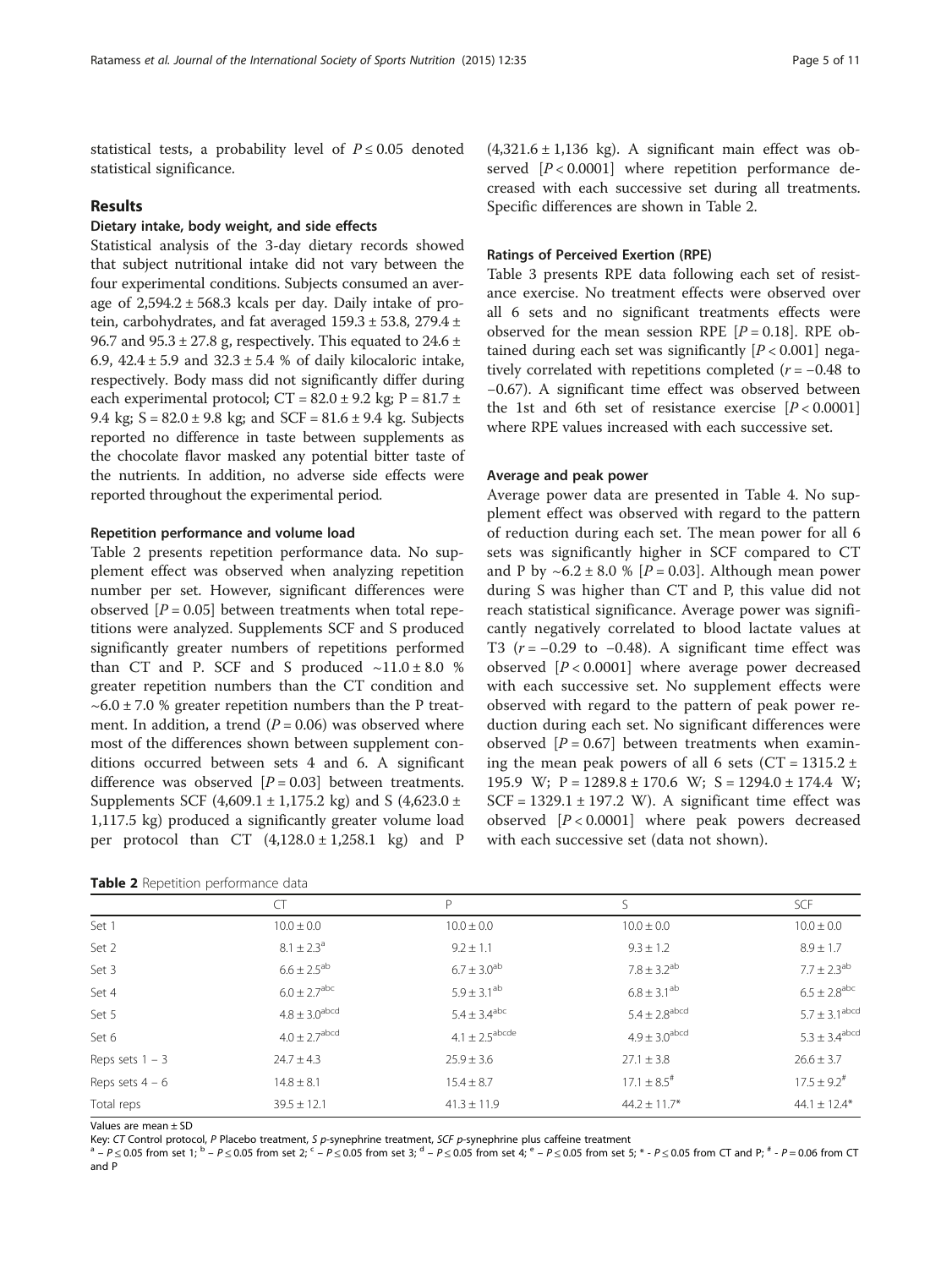|       | CT                           | P                            |                                | <b>SCF</b>                       |
|-------|------------------------------|------------------------------|--------------------------------|----------------------------------|
| Set 1 | $5.36 \pm 1.5$               | $5.18 \pm 1.60$              | $5.14 \pm 1.27$                | $5.41 \pm 1.46$                  |
| Set 2 | $6.55 \pm 1.6^a$             | $6.55 \pm 2.02^a$            | $6.23 \pm 1.57$ <sup>a</sup>   | $6.36 \pm 1.63$ <sup>a</sup>     |
| Set 3 | $7.14 \pm 1.10^{ab}$         | $7.05 \pm 1.98^{ab}$         | $6.73 \pm 1.79$ <sup>ab</sup>  | $7.00 \pm 1.84^{ab}$             |
| Set 4 | $7.55 + 1.29$ <sup>abc</sup> | $7.59 + 1.71^{abc}$          | $7.18 \pm 1.94^{\text{abc}}$   | $7.50 \pm 1.72^{\text{abc}}$     |
| Set 5 | $7.91 + 1.22^{abc}$          | $7.91 \pm 1.51^{\text{abc}}$ | $7.50 \pm 1.66$ <sup>abc</sup> | $7.73 \pm 1.68^{\text{abc}}$     |
| Set 6 | $8.91 + 1.22^{abcde}$        | $8.55 \pm 1.37^{\rm abcde}$  | $8.27 \pm 1.49^{\rm abcde}$    | $8.36 \pm 1.36^{\mathrm{abcde}}$ |
| Mean  | $7.23 \pm 1.12$              | $7.14 \pm 1.58$              | $6.84 \pm 1.49$                | $7.06 \pm 1.44$                  |

<span id="page-5-0"></span>Table 3 Ratings of perceived exertion

Values are mean ± SD

Key: CT Control protocol, P Placebo treatment, S p-synephrine treatment, SCF p-synephrine plus caffeine treatment<br><sup>a</sup> –  $P \le 0.05$  from set 1; <sup>b</sup> –  $P \le 0.05$  from set 2; <sup>c</sup> –  $P \le 0.05$  from set 3; <sup>d</sup> –  $P \le 0.05$  fro

#### Average and peak velocity (m/s)

Average velocity data are presented in Table [5.](#page-6-0) No supplement effect was observed with regard to the pattern of reduction during each set. The mean velocity per set was significantly greater  $[P = 0.04]$  in SCF than CT and P by  $\sim 6.5 \pm 8.0$  %. Although mean velocity during S was higher than CT and P, this value did not reach statistical significance. A significant time effect was observed  $[P < 0.0001]$  where average velocity decreased with each successive set. No supplement effect was observed with regard to the pattern of peak velocity reduction during each set. No significant differences were observed  $[P = 0.84]$  between treatments when examining the mean peak velocities of all 6 sets  $(CT = 0.71 \pm 0.06 \text{ m} \cdot \text{s}^{-1}; P = 0.70 \pm 0.10 \text{ m} \cdot \text{s}^{-1}; S = 0.70$  $\pm 0.07$  m⋅s<sup>-1</sup>; SCF = 0.72  $\pm 0.08$  m⋅s<sup>-1</sup>). A significant time effect was observed  $[P < 0.0001]$  where peak velocities decreased with each successive set (data not shown).

#### Peak and average concentric force (N)

Peak concentric force data are presented in Table [6](#page-6-0). No supplement effect was observed with regard to the pattern of peak force reduction during each set. No significant differences were observed  $[P = 0.21]$ between treatments when examining the mean peak

| Table 4 Average power data (Watts) |  |  |  |  |
|------------------------------------|--|--|--|--|
|------------------------------------|--|--|--|--|

concentric force of all 6 sets. Although S and SCF yielded higher peak concentric force (up to  $\sim$  2.5 %) than CT and P, respectively, these differences did not reach statistical significance. A significant time effect was observed  $[P < 0.0001]$  where peak concentric force decreased with each successive set. No supplement effect was observed with regard to the pattern of average force reduction during each set. The mean concentric force across all 6 sets did not significantly differ among conditions  $(CT = 1875.9 \pm 229.6 \text{ N}; P = 1901.1$  $\pm 210.5$  N;  $S = 1898.1 \pm 217.0$  N;  $SCF = 1902.7 \pm 1217.0$ 222.9 N)  $[P = 0.24]$ . A significant time effect was observed  $[P = 0.03]$  where average concentric force decreased from set 1 through set 6 at various points (data not shown).

#### Blood lactate

Blood lactate data are shown in Fig. [1](#page-7-0). No significant supplement effects were observed  $[P = 0.98]$ . The lactate responses in S and SCF were similar to CT and P despite a greater volume load and repetition number performed during each protocol. A significant time effect was observed  $[P < 0.0001]$  where blood lactate was significantly elevated at T3, T4, and T5 compared to T1 and T2 with T3 showing the highest values immediately post resistance exercise.

| <b>There</b> <i>I</i> , it closed political data (it acts) |                                   |                                  |                                  |                                    |
|------------------------------------------------------------|-----------------------------------|----------------------------------|----------------------------------|------------------------------------|
|                                                            |                                   | P                                |                                  | <b>SCF</b>                         |
| Set 1                                                      | $827.7 \pm 160.8$                 | $870.4 \pm 153.9$                | $860.8 \pm 155.0$                | $875.6 \pm 160.4$                  |
| Set 2                                                      | $734.3 \pm 127.2^a$               | $756.7 \pm 144.3^a$              | $777.5 \pm 160.9^a$              | 794.4 ± $152.5^a$                  |
| Set 3                                                      | $681.2 \pm 126.6^{ab}$            | $677.1 \pm 119.2^{ab}$           | $703.6 \pm 186.4^{ab}$           | $729.7 \pm 150.5^{ab}$             |
| Set 4                                                      | $653.1 \pm 134.1^{ab}$            | $622.6 \pm 133.7$ <sup>abc</sup> | $642.8 \pm 169.4^{\text{abc}}$   | $682.4 \pm 144.6^{\text{abc}}$     |
| Set 5                                                      | $600.9 \pm 113.8$ <sup>abcd</sup> | $598.2 \pm 131.2$ <sup>abc</sup> | $622.8 \pm 140.2$ <sup>abc</sup> | $644.7 \pm 153.0^{\rm abcd}$       |
| Set 6                                                      | 595.1 $\pm$ 100.5 <sup>abcd</sup> | $574.4 \pm 114.6^{\rm abcde}$    | $561.4 \pm 121.4^{\text{abcde}}$ | $614.8 \pm 141.8$ <sup>abcde</sup> |
| Mean                                                       | $697 \pm 108.6$                   | $697 \pm 106.5$                  | $718.8 \pm 124.6$                | 743.0 ± 129.3*                     |
|                                                            |                                   |                                  |                                  |                                    |

Values are mean ± SD<br>Key: CT Control protocol, P Placebo treatment, S p-synephrine treatment, SCF p-synephrine plus caffeine treatment

 $a - P \le 0.05$  from set 1;  $b - P \le 0.05$  from set 2;  $c - P \le 0.05$  from set 3;  $d - P \le 0.05$  from set 4;  $c - P \le 0.05$  from set 5;  $c - P \le 0.05$  compared to CT and P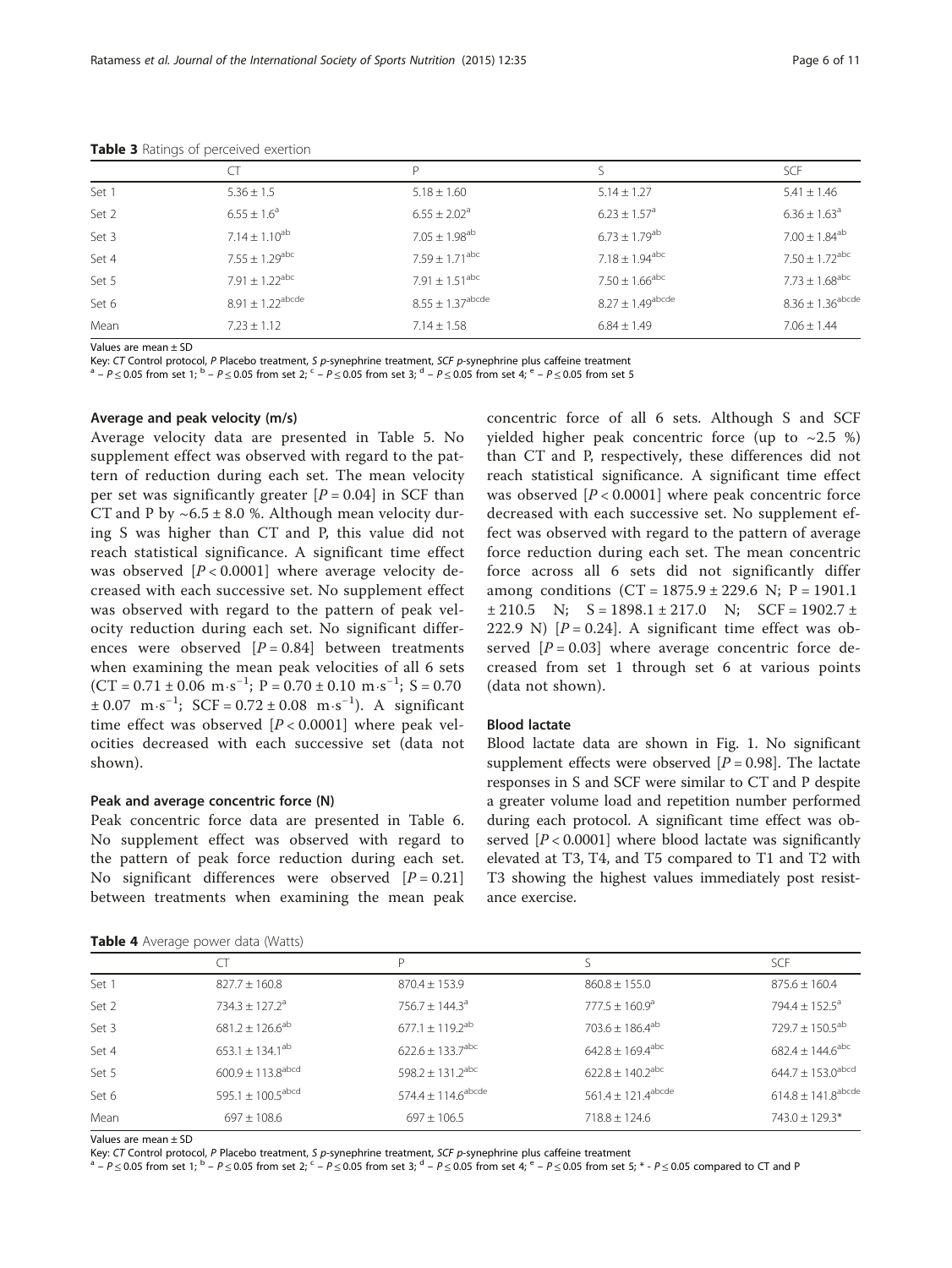<span id="page-6-0"></span>Table 5 Average velocity data  $(m \cdot s^{-1})$ 

|       | Œ                                   | Р                              | ς                            | SCE                             |
|-------|-------------------------------------|--------------------------------|------------------------------|---------------------------------|
| Set 1 | $0.46 \pm 0.06$                     | $0.49 + 0.06$                  | $0.47 + 0.06$                | $0.48 \pm 0.05$                 |
|       | Set 2 $0.41 + 0.05^{\circ}$         | $0.42 \pm 0.07$ <sup>a</sup>   | $0.43 \pm 0.07$ <sup>a</sup> | $0.44 \pm 0.07$ <sup>a</sup>    |
|       | Set 3 $0.38 \pm 0.06^{ab}$          | $0.38 + 0.07$ <sup>ab</sup>    | $0.38 \pm 0.09^{ab}$         | $0.40 \pm 0.07$ <sup>ab</sup>   |
| Set 4 | $0.36 \pm 0.06^{ab}$                | $0.34 \pm 0.07^{\text{abc}}$   | $0.35 \pm 0.09^{\text{abc}}$ | $0.38 \pm 0.08$ <sup>abc</sup>  |
|       | Set 5 $0.33 \pm 0.06^{\text{abcd}}$ | $0.33 \pm 0.08$ <sup>abc</sup> | $0.34 + 0.07^{\text{abc}}$   | $0.35 \pm 0.08$ <sup>abcd</sup> |
|       | Set 6 $0.33 \pm 0.06^{\text{abcd}}$ | $0.32 \pm 0.07^{\text{abcde}}$ | $0.31 \pm 0.07^{\rm abcde}$  | $0.34 \pm 0.08^{\rm abcde}$     |
| Mean  | $0.38 \pm 0.05$                     | $0.38 \pm 0.06$                | $0.39 \pm 0.07$              | $0.40 \pm 0.07*$                |

Values are mean ± SD

Key: CT Control protocol, P Placebo treatment, S p-synephrine treatment, SCF p-synephrine plus caffeine treatment

 $A^a - P \le 0.05$  from set 1;  $b - P \le 0.05$  from set 2;  $c - P \le 0.05$  from set 3;  $d - P \le 0.05$ 0.05 from set 4;  $e - P \le 0.05$  from set 5;  $e + P \le 0.05$  compared to CT and P

#### **Discussion**

The unique finding of the present study was that supplementation with 100 mg of  $p$ -synephrine alone and in combination with 100 mg of caffeine significantly augmented resistance exercise performance compared to P and CT treatments. The SCF and S treatments produced significantly greater numbers of repetitions performed than CT and P and a  $10.6 \pm 12.0$  % greater increase in volume load per protocol than CT and P. Mean power and velocity for all 6 sets were significantly higher in SCF compared to CT and P. No supplement effects were observed in RPE or blood lactate and no side effects were reported throughout the experimental period.

The results of the present study showed ergogenic effects of S and SCF supplementation for increasing repetition performance and volume load during resistance exercise. Both S and SCF treatments led to a nearly 3 repetition augmented performance across all sets although most of the enhancement was seen during the last 3–4 sets. To our knowledge, this is first study to demonstrate an ergogenic potential of  $p$ -synephrine supplementation when consumed solely or in combination with caffeine during resistance exercise.

The mechanism(s) leading to the enhanced performance remains unknown. The thermogenic actions of psynephrine are thought to be mediated mostly by β-3 adrenoceptor activation predominantly in adipose tissue with weak binding affinity to β-1 and β-2-adrenoceptors [[14, 15](#page-9-0)]. Other studies have shown  $p$ -synephrine can increase liver glycogenolysis [[33\]](#page-10-0) and increase skeletal muscle glucose uptake [[34\]](#page-10-0). The extent to which these lipolytic and metabolic effects of p-synephrine augment resistance exercise performance remains unknown and may depend upon how much substrate depletion serves as a performance limiting factor (i.e. for 6 sets of barbell squats in the present study). Recent evidence has shown skeletal muscle possesses β-3 adrenoceptors [\[35](#page-10-0), [36](#page-10-0)] although specific activation pathways influencing muscle strength, power, and endurance remain speculative. Murphy et al. [\[35](#page-10-0)] studied the effects of the β-3 agonist BRL 37344 on rat soleus muscles and reported increased Na+/K+ ATPase pump activity that was mediated through β-2 adrenoceptors. BRL 37344 facilitated intracellular Na+ removal and induced rapid force recovery after rat soleus muscles were fatigued by 16 % following incubation with potassium. Using a more selective β-3 agonist CL 316,243, Miniaci et al. [[36](#page-10-0)] reported increased skeletal muscle protein synthesis via the PI3K-mTOR-p70(S6k) signaling pathway. Taken together, there is growing evidence that β-3 receptor agonists may influence skeletal muscle contractility either directly or indirectly through β-2 adrenoceptor activation. Although the mechanism(s) remains to be elucidated, the effects of  $p$ -synephrine on skeletal muscle performance via either β-3 adrenoceptor stimulation, possible cell signaling from other β adrenoceptors, or CNS activation requires further study.

Interestingly, the addition of 100 mg of caffeine to 100 mg p-synephrine did not augment repetition performance and volume load. Similar findings were reported where the addition of caffeine failed to augment the effects of ephedrine [[37](#page-10-0), [38](#page-10-0)]. Caffeine, by itself and in combination with other nutrients, has been shown to be ergogenic for various components of sports performance, aerobic endurance, and anaerobic power [[16](#page-9-0), [18, 20](#page-9-0)]. Various studies have shown caffeine enhances resistance

| <b>FUDIC U</b> FUGIN CONCENTEIR TONCE GUILD (FV) |                         |                                   |                                 |                                    |
|--------------------------------------------------|-------------------------|-----------------------------------|---------------------------------|------------------------------------|
|                                                  |                         |                                   |                                 | <b>SCF</b>                         |
| Set 1                                            | $2256.5 \pm 290.3$      | $2295.1 \pm 281.6$                | $2287.8 \pm 286.2$              | $2328.8 \pm 306.5$                 |
| Set 2                                            | $2232.6 \pm 276.9$      | $2262.0 \pm 296.4^a$              | $2265.9 \pm 283.2$              | $2301.0 \pm 289.7$                 |
| Set 3                                            | $2217.4 \pm 249.5$      | $2249.4 \pm 272.0^a$              | $2252.7 \pm 259.0^a$            | $2277.1 \pm 283.6^{ab}$            |
| Set 4                                            | $2207.0 + 254.8^a$      | $2224.5 \pm 270.8^{\circ}$        | $2251.9 \pm 280.7^a$            | $2262.0 + 287.0$ <sup>ab</sup>     |
| Set 5                                            | $2184.1 \pm 258.4^{ab}$ | $2208.4 \pm 251.9$ <sup>abc</sup> | $2224.9 \pm 267.8^{ab}$         | $2227.5 \pm 268.6$ <sup>abcd</sup> |
| Set 6                                            | $2175.3 \pm 252.9^{ab}$ | $2170.9 \pm 240.4^{\text{abcde}}$ | $2209.7 \pm 244.0^{\text{abc}}$ | $2214.3 \pm 241.6$ <sup>abcd</sup> |
| Mean                                             | $2212.1 + 258.0$        | $7235.0 + 266.7$                  | $7748.8 + 766.9$                | $7768.5 + 777.1$                   |
|                                                  |                         |                                   |                                 |                                    |

Table 6 Peak concentric force data (N)

Values are mean ± SD<br>Key: CT Control protocol, P Placebo treatment, S p-synephrine treatment, SCF p-synephrine plus caffeine treatment

 $^a$  –  $P \le 0.05$  from set 1;  $^b$  –  $P \le 0.05$  from set 2;  $^c$  –  $P \le 0.05$  from set 3;  $^d$  –  $P \le 0.05$  from set 4;  $^e$  –  $P \le 0.05$  from set 5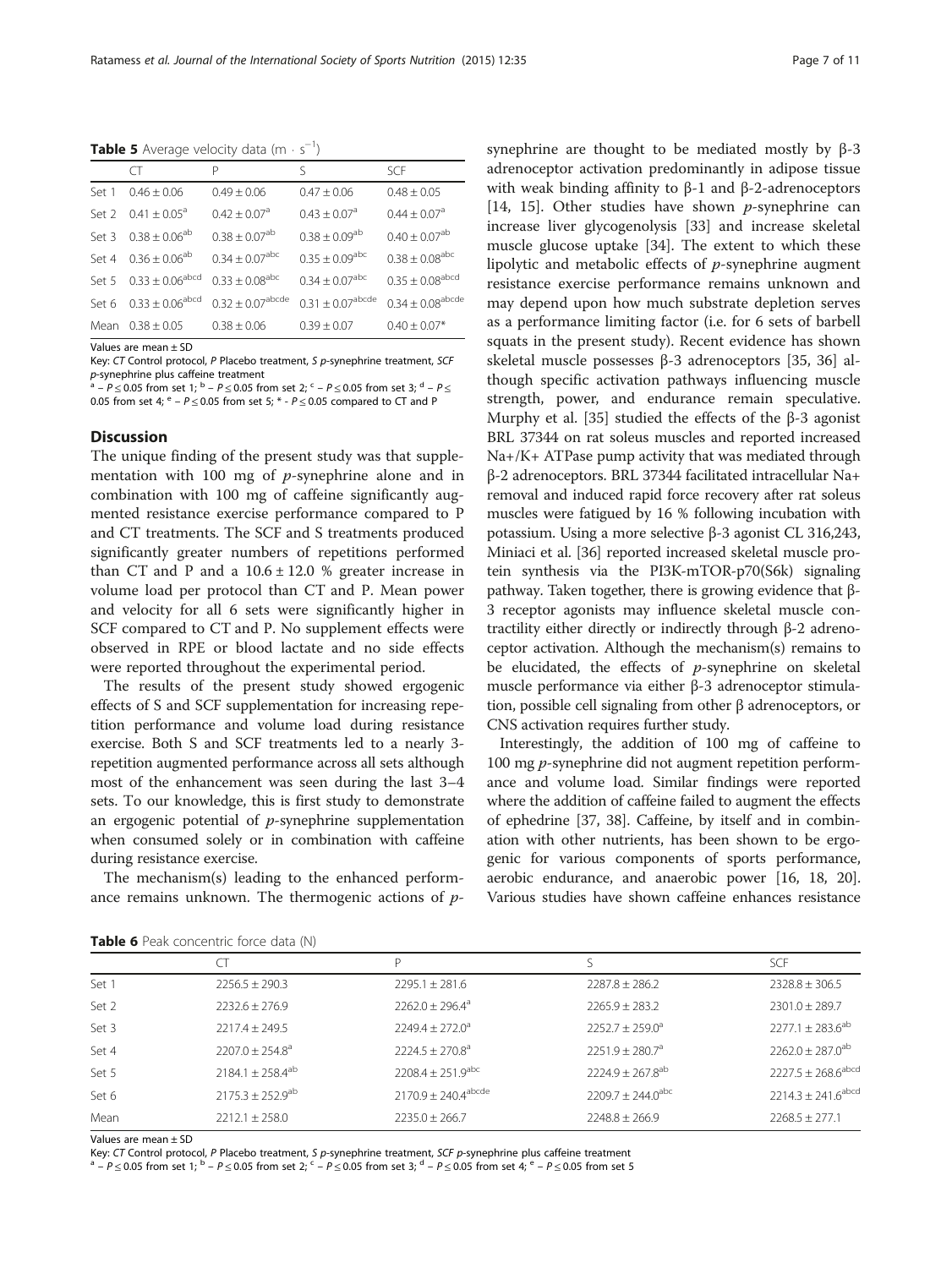<span id="page-7-0"></span>

exercise performance [\[18\]](#page-9-0), isometric and isokinetic peak torque and power [[19](#page-9-0), [21](#page-9-0), [23](#page-9-0), [39](#page-10-0)], the number of repetitions performed to failure [\[24,](#page-9-0) [40](#page-10-0)–[42\]](#page-10-0) and maximal strength [[43](#page-10-0)], and attenuates reductions in maximal strength and power seen during morning hours [[44\]](#page-10-0). However, some studies have shown caffeine consumption did not augment peak torque [\[45\]](#page-10-0), 1RM strength [\[25](#page-9-0), [43, 46\]](#page-10-0), or maximal repetition performance/volume load for at least some exercises assessed [\[38](#page-10-0), [43, 46\]](#page-10-0).

Trained subjects may be more responsive to caffeine intake [[18, 21](#page-9-0), [47](#page-10-0)] and the likelihood of improvement increases with large muscle group size and location [[18](#page-9-0), [23, 27](#page-9-0), [42](#page-10-0), [48\]](#page-10-0). In a meta-analysis, Warren et al. [[27](#page-9-0)] reported that caffeine exhibited some level of ergogenic improvements in 23 of 27 studies [augmented maximal voluntary contractile (MVC) strength of  $~4$  % and local muscle endurance by 14 %]. Astorino & Roberson [\[47\]](#page-10-0) reviewed 11 studies and concluded that caffeine was more likely to increase resistance exercise repetition number (mean improvement of approximately 9.4 %) than 1RM strength.

The vehicle of consumption and dose of caffeine affects the acute response. Most studies demonstrating ergogenic effects of caffeine utilized anhydrous caffeine consumption at moderate-to-high doses typically ranging from 2 to 9 mg/kg of body mass [[27,](#page-9-0) [47\]](#page-10-0). Astorino et al. [\[49\]](#page-10-0) reported only a higher dose of caffeine (5 versus 2 mg/kg) improved isokinetic resistance exercise performance by 5–8 % thereby demonstrating a dose– response relationship. In the present study caffeine intake was low and given in a standard absolute amount

within each chew averaging 1.23 mg/kg of body mass. Thus, it is possible that a higher dose of caffeine is needed to augment repetition performance and volume load. However, the potentiating effect of  $p$ -synephrine consumed in combination with caffeine needs to be considered. *p*-Synephrine alone augmented resistance exercise performance similarly to the SCF treatment. The amount of  $p$ -synephrine consumed in the present study was higher than most studies [[11\]](#page-9-0) but similar to one study [[13\]](#page-9-0) although these studies did not examine resistance exercise performance. Our data indicate that the addition of only 100 mg of caffeine to the chews may not be sufficient to augment further increases in local muscle endurance.

The addition of caffeine to  $p$ -synephrine did augment repetition average velocity and power. Average power and velocity for all 6 sets were significantly higher in SCF compared to CT and P by  $\sim 6.2 \pm 8.0$  %. Although mean power during S was higher than CT and P (by  $\sim$ 3 %), these values did not reach statistical significance. The mechanisms of caffeine's ergogenic effects are vast and difficult to isolate during exercise. Caffeine is a central nervous system stimulant that increases lipolysis, potentiates cyclic AMP via phosphodiesterase inhibition, and augments post-exercise muscle glycogen storage [[20\]](#page-9-0). However, during high-intensity resistance exercise other mechanisms appear more plausible. Caffeine may increase contractile force through mobilization of intracellular calcium, increased calcium release from the sarcoplasmic reticulum, and decreased calcium uptake [[20\]](#page-9-0). Other resistance exercise studies have shown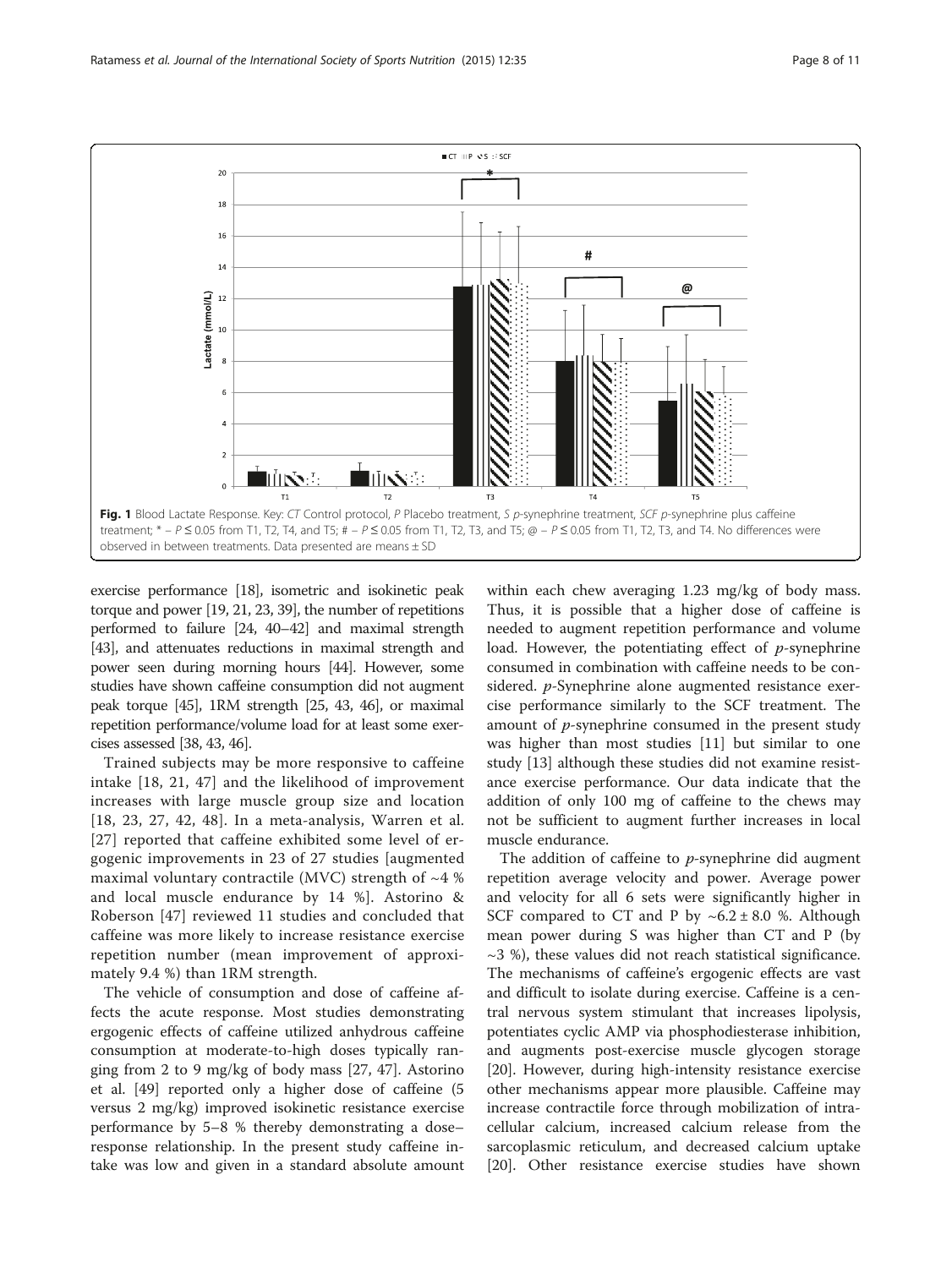increased muscle fiber conduction velocity [[19\]](#page-9-0) and EMG activity [[39\]](#page-10-0) following caffeine consumption possibly indicative of greater motor unit recruitment [\[27](#page-9-0)]. Adenosine antagonism, reduced pain perception, and blunted perceived exertion during high-intensity exercise performance may also play pivotal roles [[18](#page-9-0), [24,](#page-9-0) [40](#page-10-0)]. Thus, it appears multiple mechanisms in combination could contribute to caffeine's ergogenic effects of average velocity and power observed during each set.

An interesting finding was that the addition of 100 mg of caffeine to 100 mg of  $p$ -synephrine augmented average power during each set despite similar total repetitions and volume load performed between S and SCF treatments. Further analysis showed that the average and peak power obtained during each repetition that preceded muscular failure was still greater in SCF. This indicates that the subjects performed more powerful repetitions up until the point of momentary muscular exhaustion. However, the enhanced power did not result in a greater number of repetitions or volume load performed in SCF compared to S. In fact, no significant correlations were shown between average or peak power values and the number of repetitions completed. Similar findings were reported by Behrens et al. [\[50](#page-10-0)] who showed that caffeine consumption increased power performance of the plantar flexor muscles but did not increase MVC strength. One plausible reason may be that maximal and near-maximal squat performance is limited by the sticking region (area where bar velocity is minimal) located superior to the bottom parallel position close to an absolute thigh angle of approximately 30° [[51\]](#page-10-0). Surpassing the sticking region increases the likelihood of completing a successful repetition as bar velocity increases during the remainder of the range of motion until the deceleration phase ensues [\[51\]](#page-10-0). Although power and velocity were higher during each repetition, it is possible the greater power did not transfer through the sticking region when fatigue reached maximal levels. Nevertheless, the higher power and velocity values observed during the SCF treatment may be viewed as beneficial and could potentially lead to greater power gains during long-term training periods.

Average and peak concentric force decreased from set 1 through set 6 at various points. However, no supplement effect was observed with regard to the pattern of reduction during each set. Although S and SCF treatments yielded higher peak concentric force values (of up to 2.5 %) than CT and P, respectively, these differences did not reach statistical significance. These data demonstrate that the velocity increase was the main contributor to increased power seen in SCF. Although force and velocity are positively related, the small relative peak concentric force increases observed in SCF and S did not reach statistical significance. Nevertheless, this small

mean difference appeared large enough to increase bar velocity and subsequent power performance.

The results of the present study showed a progressive increase in RPE during each successive set with no supplement effects observed. Numerous studies have examined the effects of caffeine on RPE. These studies have shown either no effect of caffeine on RPE [\[41](#page-10-0)–[43, 46](#page-10-0), [49](#page-10-0)] or a reduced RPE response [[24](#page-9-0), [40](#page-10-0)] during resistance exercise. Doherty and Smith [[52](#page-10-0)] conducted a meta-analysis of studies examining caffeine effects on RPE during exercise and concluded that caffeine reduced RPE by 5.6 % with a concomitant 11.2 % increase in performance. RPE accounted for 29 % of the variance in exercise performance [\[52\]](#page-10-0). Haller et al. [[11](#page-9-0)] examined Ripped Fuel (21 mg of synephrine and 304 mg of caffeine) during 30 min of cycling at  $75-80$  %  $VO<sub>2</sub>$  max and reported lower RPE during exercise. Thus, our data support studies during resistance exercise showing similar RPE values between caffeine and placebo conditions. The results of the present study indicated that  $p$ -synephrine alone or in combination with caffeine yielded similar RPE during resistance exercise. Considering that significant performance improvements were seen in both S and SCF treatments, these data indicate that both supplements can blunt acute increases in RPE that would be expected with a greater volume load of resistance exercise.

A similar finding was observed in blood lactate. Significant elevations in blood lactate were seen at T3, T4, and T5 with no differences observed between treatments. Haller et al. [\[11\]](#page-9-0) reported no difference in blood lactate response between Ripped Fuel and placebo treatments during cycling. Studies examining the effects of caffeine consumption on blood lactate response to resistance exercise have shown no differences [\[40\]](#page-10-0) or greater blood lactate concentrations [\[24\]](#page-9-0) as performance enhancement was shown. The results of the present study indicate that 100 mg of *p*-synephrine increased repetition performance and volume load without increasing the blood lactate response. The addition of 100 mg of caffeine did not augment the response. Thus, both the S and SCF supplements enhanced performance without eliciting a greater lactate response.

The results of the present study should be viewed within the design limitations. The supplementation protocol was based on using absolute dosing in lieu of relative dosing as the intent was to examine the supplements in their available chew form. In addition, subjects consumed the supplements for three days prior to performing each protocol. Thus, the acute resistance exercise response to a single dose remains to be seen. Future studies should address *p*-synephrine supplementation using a variety of doses for different types of resistance exercise programs and should examine potential chronic training effects.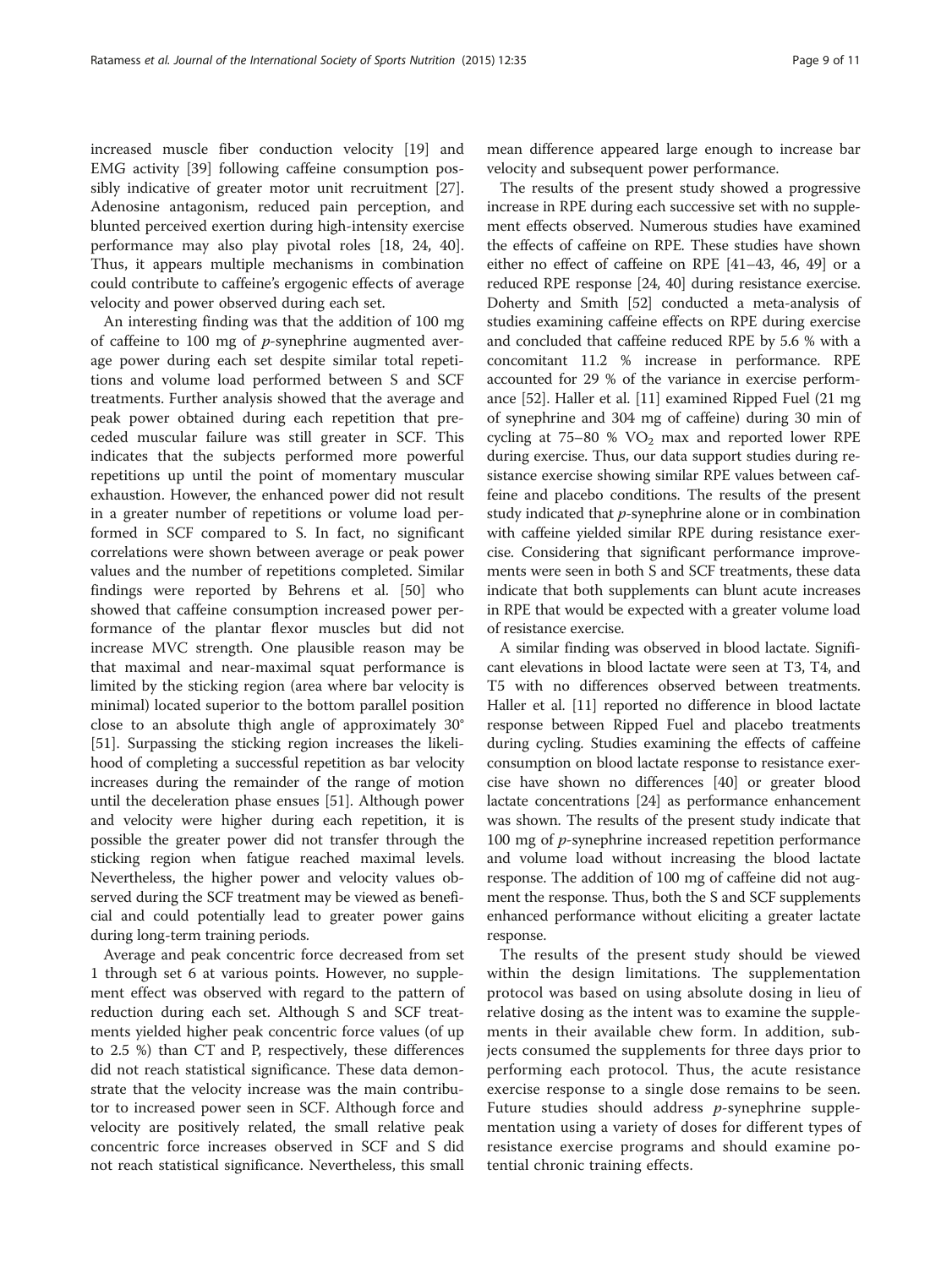#### <span id="page-9-0"></span>Conclusions

This study demonstrated that 100 mg of *p*-synephrine alone or in combination with 100 mg of caffeine significantly augmented resistance exercise repetition performance and volume load. The addition of caffeine to p-synephrine resulted in faster, more powerful repetitions. These changes took place without a concomitant increase in RPE or blood lactate indicating that p-synephrine (with and without caffeine) supplementation can blunt acute increases in RPE and blood lactate known to accompany a greater volume of exercise. The resultant effects are increased local muscular endurance and more powerful repetitions (when caffeine is added) with no additional perceived exertion or lactate accumulation.

#### Competing interests

SJS has served as a consultant to Nutratech, Inc. All other authors report no competing interests.

#### Authors' contributions

NAR, JAB, and JK were involved with study design, subject recruitment, scheduling and coordination, protocol setup and supervision, data acquisition, data analysis and interpretation, and preparation of the manuscript. SJS, WJK, and ADF were involved in study design, data interpretation, and preparation of the manuscript. VGN, MDL, and KBD were involved in subject scheduling and coordination, equipment calibration, protocol setup, data acquisition, data entry, and analysis. All authors read and approved the final manuscript.

#### Acknowledgments

We would like to thank a dedicated group of subjects for their participation in this study. We would like to thank Lauren Pigott, Joshua Pacifico, Cassandra Noonan, Ryan Kar, Victoria Davila, and Amber Schlosser for their assistance with data collection and analysis. This study was funded from a grant from Nutratech, Inc., West Caldwell, NJ.

#### Author details

<sup>1</sup>Department of Health and Exercise Science, The College of New Jersey, Ewing, NJ 08628, USA. <sup>2</sup>Department of Human Sciences, The Ohio State University, Columbus, OH 43210, USA. <sup>3</sup>School of Pharmacy and Health Professions, Creighton University, Omaha, NE 68178, USA.

#### Received: 10 April 2015 Accepted: 2 September 2015 Published online: 17 September 2015

#### References

- 1. Stohs SJ, Preuss HG, Keith SC, Keith PL, Miller H, Kaats GR. Effects of p-synephrine alone and in combination with selected bioflavonoids on resting metabolism, blood pressure, heart rate and self-reported mood changes. Int J Med Sci. 2011;8:295–301.
- 2. Wilborn C, Taylor L, Poole C, Bushey B, Williams L, Foster C, et al. Effects of ingesting a commercial thermogenic product on hemodynamic function and energy expenditure at rest in males and females. Appl Physiol Nutr Metab. 2009;34:1073–8.
- 3. Hoffman JR, Kang J, Ratamess NA, Jennings PF, Mangine G, Faigenbaum AD. Thermogenic effect from nutritionally enriched coffee consumption. J Int Soc Sports Nutr. 2006;3:35–41.
- 4. Hoffman JR, Kang J, Ratamess NA, Rashti SL, Tranchina CP, Faigenbaum AD. Thermogenic effect of an acute ingestion of a weight loss supplement. J Int Soc Sports Nutr. 2009;6:1–9.
- 5. Rashti SL, Ratamess NA, Kang J, Faigenbaum AD, Chilakos A, Hoffman JR. Thermogenic effect of Meltdown RTD™ energy supplement in young healthy women: a double blind, cross-over design. Lipids Health Dis. 2009;8:57.
- 6. Lopez HL, Ziegenfuss TN, Hofheins JE, Habowski SM, Arent SM, Weir JP, et al. Eight weeks of supplementation with a multi-ingredient weight loss product enhances body composition, reduces hip and waist girth, and

increases energy levels in overweight men and women. J Int Soc Sports Nutr. 2013;10:22.

- 7. Hoffman JR, Kang J, Ratamess NA, Jennings PF, Mangine GT, Faigenbaum AD. Effect of nutritionally enriched coffee consumption on aerobic and anaerobic exercise performance. J Strength Cond Res. 2007;21:456–9.
- Gonzalez AM, Walsh AL, Ratamess NA, Kang J, Hoffman JR. Effect of a pre-workout energy supplement on acute multi-joint resistance exercise. J Sports Sci Med. 2011;10:261–6.
- 9. Kraemer WJ, Hatfield DL, Spiering BA, Vingren JL, Fragala MS, Ho JY, et al. Effects of a multi- nutrient supplement on exercise performance and hormonal responses to resistance exercise. Eur J Appl Physiol. 2007;101:637–46.
- 10. Hoffman JR, Kang J, Ratamess NA, Hoffman MW, Tranchina CP, Faigenbaum AD. Examination of a pre-exercise, high energy supplement on exercise performance. J Int Soc Sports Nutr. 2009;6:1–8.
- 11. Haller CA, Duan M, Jacob P, Benowitz N. Human pharmacology of a performance-enhancing dietary supplement under resting and exercise conditions. Br J Clin Pharmacol. 2008;65:833–40.
- 12. Stohs SJ, Preuss HG, Shara M. A review of the human clinical studies involving citrus aurantium (bitter orange) extract and its primary protoalkaloid p-synephrine. Int J Med Sci. 2012;9:527–38.
- 13. Kaats GR, Miller H, Preuss HG, Stohs SJ. A 60 day double-blind, placebo-controlled safety study involving Citrus aurantium (bitter orange) extract. Food Chem Toxicol. 2013;55:358–62.
- 14. Stohs SJ, Preuss HG, Shara M. A review of the receptor-binding properties of p-synephrine as related to its pharmacological effects. Oxid Med Cell Longev. 2011;2011:1–9.
- 15. Carpene C, Galitzky J, Fontana E, Atgie C, Lafontan M, Berlan M. Selective activation of beta-3-adrenoceptors by octopamine; comparative studies in mammalian fat cells. Naunyn Schmiedebergs Arch Pharmacol. 1999;359:310–21.
- 16. Goldstein ER, Ziegenfuss T, Kalman D, Kreider R, Campbell B, Wilborn C, et al. International Society of Sports Nutrition position stand: caffeine and performance. J Int Soc Sports Nutr. 2010;7:5.
- 17. Laurent D, Schneider KE, Prusaczyk WK, Franklin C, Vogel SM, Krssak M, et al. Effects of caffeine on muscle glycogen utilization and the neuroendocrine axis during exercise. J Clin Endocrinol Metab. 2000;85:2170–5.
- 18. Davis JK, Green JM. Caffeine and anaerobic performance: ergogenic value and mechanisms of action. Sports Med. 2009;39:813–32.
- 19. Bazzucchi I, Felici F, Montini M, Figura F, Sacchetti M. Caffeine improves neuromuscular function during maximal dynamic exercise. Muscle Nerve. 2011;43:839–44.
- 20. Pesta DH, Angadi SS, Burtscher M, Roberts CK. The effects of caffeine, nicotine, ethanol, and tetrahydrocannabinol on exercise performance. Nutr Metabol. 2013;10:71.
- 21. Jacobson BH, Weber MD, Claypool L, Hunt LE. Effect of caffeine on maximal strength and power in elite male athletes. Br J Sports Med. 1992;26:276–80.
- 22. Graham TE, Battram DS, Dela F, El-Sohemy A, Thong FS. Does caffeine alter muscle carbohydrate and fat metabolism during exercise? Appl Physiol Nutr Metab. 2008;33:1311–8.
- 23. Timmins TD, Saunders DH. Effect of caffeine ingestion on maximal voluntary contraction strength in upper- and lower-body muscle groups. J Strength Cond Res. 2014;28:3239–44.
- 24. Duncan MJ, Oxford SW. Acute caffeine ingestion enhances performance and dampens muscle pain following resistance exercise to failure. J Sports Med Phys Fit. 2012;52:280–5.
- 25. Hendrix CR, Housh TJ, Mielke M, Zuniga JM, Camic CL, Johnson GO, et al. Acute effects of a caffeine-containing supplement on bench press and leg extension strength and time to exhaustion during cycle ergometry. J Strength Cond Res. 2010;24:859–65.
- 26. Beck TW, Housh TJ, Malek MH, Mielke M, Hendrix R. The acute effects of a caffeine-containing supplement on bench press strength and time to running exhaustion. J Strength Cond Res. 2008;22:1654–8.
- 27. Warren GL, Park ND, Maresca RD, McKibans KI, Mallard-Stafford ML. Effect of caffeine ingestion on muscular strength and endurance: a meta-analysis. Med Sci Sports Exerc. 2010;42:1375–87.
- 28. Juliano LM, Griffiths RR. A critical review of caffeine withdrawal: empirical validation of symptoms and signs, incidence, severity, and associated features. Psychopharmacology (Berl). 2004;176:1–29.
- 29. Jackson A, Pollock M. Generalized equations for predicting body density of men. Br J Nutr. 1978;40:497–504.
- 30. Siri WE. Gross composition of the body. In: Lawrence JH, Tobias CA, editors. Advances in biological and medical physics, IV. New York: Academic; 1956.